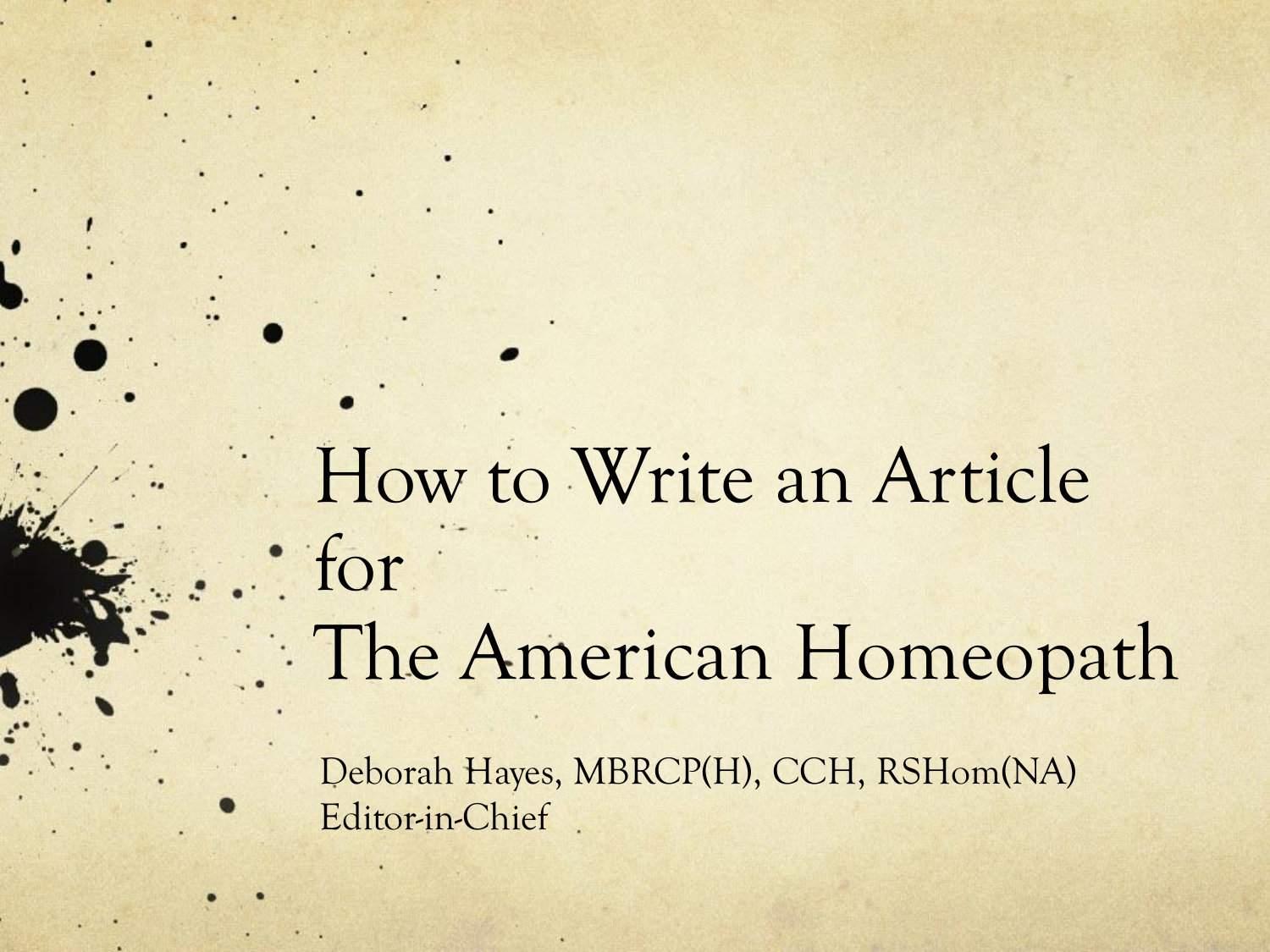#### About The American Homeopath

- There have been two versions of a journal called "The American Homeopath"
	- The first began in 1879, during the heyday of American  $\bigcap$ homeopathy
	- The second, modern incarnation was founded in 1994,  $\circ$ shortly after the beginning of NASH itself
- It was conceived as a journal to promote, express and  $\circ$ encourage high standards of classical homeopathy
- Its original motto was, "Hew to the line. Let the chips  $\circ$ fall where they may."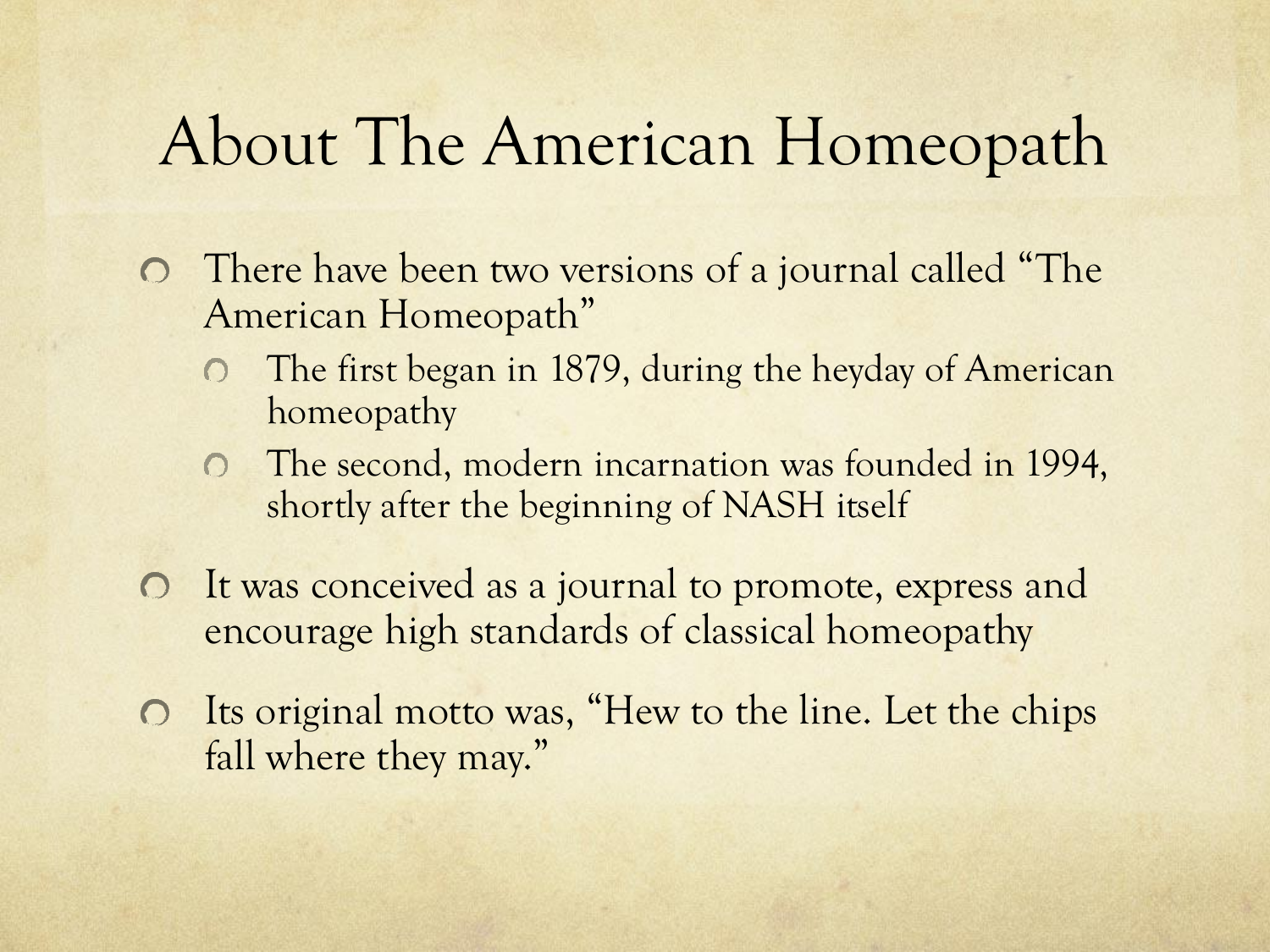## The Journal strives to…

- Publish information that stays true to the philosophy of classical homeopathy envisioned by Samuel Hahnemann
- Promote the practice and profession of classical  $\bigcirc$ homeopathy
- Support all classical homeopaths, regardless of their  $\circ$ background and medical discipline
- Inform and educate homeopaths, so they can provide  $\circ$ high quality care to clients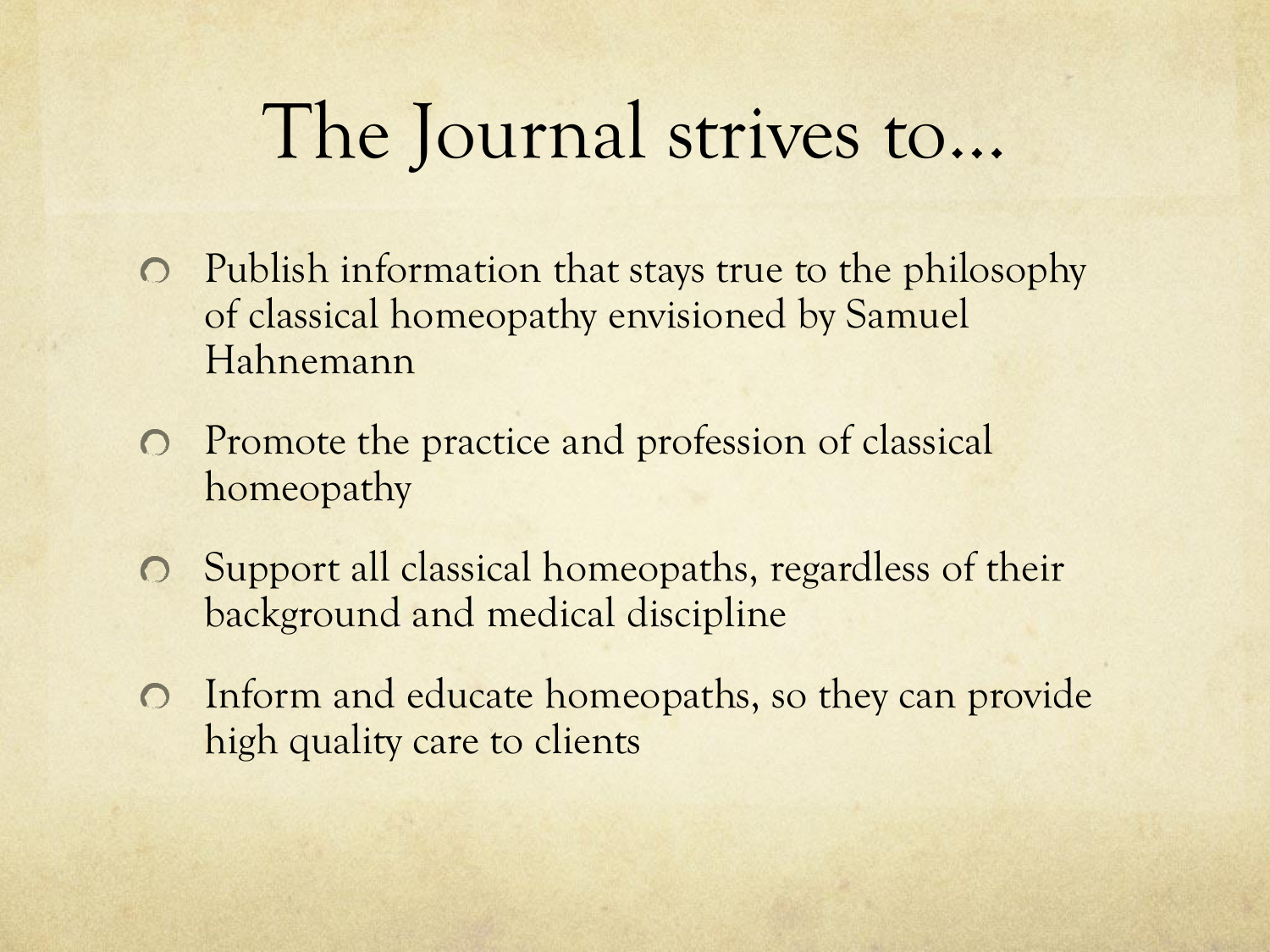## Dedicated to…

Publishing original work that reflects **O** Integrity **O** Honesty **O** Humility Spirit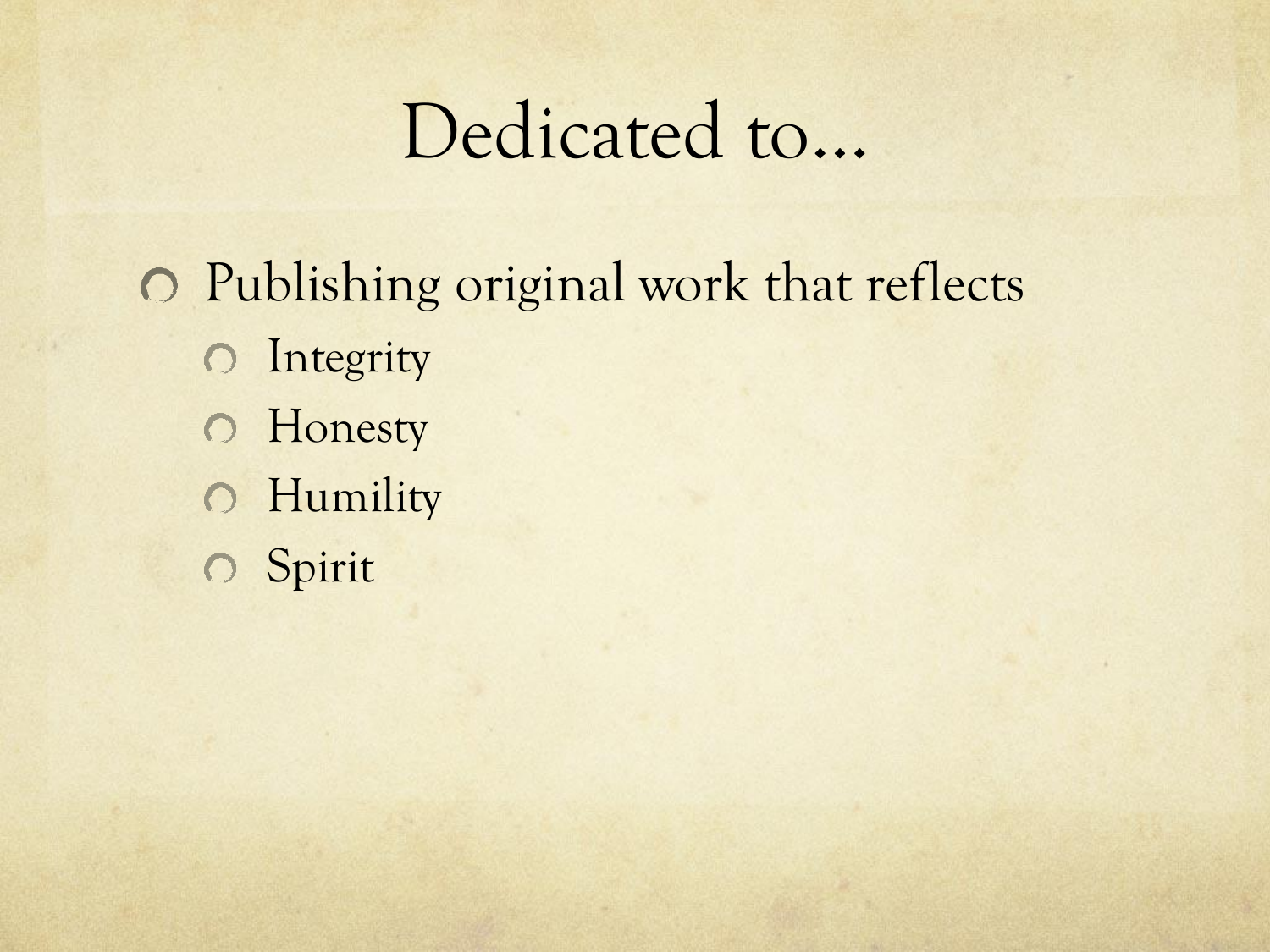## Why write an article?

- Do you have a story to tell?  $\Omega$
- Do you have something you think would be useful for other  $\bigcirc$ homeopaths to know about?
- Is there something you have learned from your practice?  $\circ$
- Is there something that inspired you?  $\Omega$ 
	- A book, case or insight?  $\bigcap$
- Don't feel you have to be a big name or an "expert" to write  $\circ$ an article that could inspire or help other homeopaths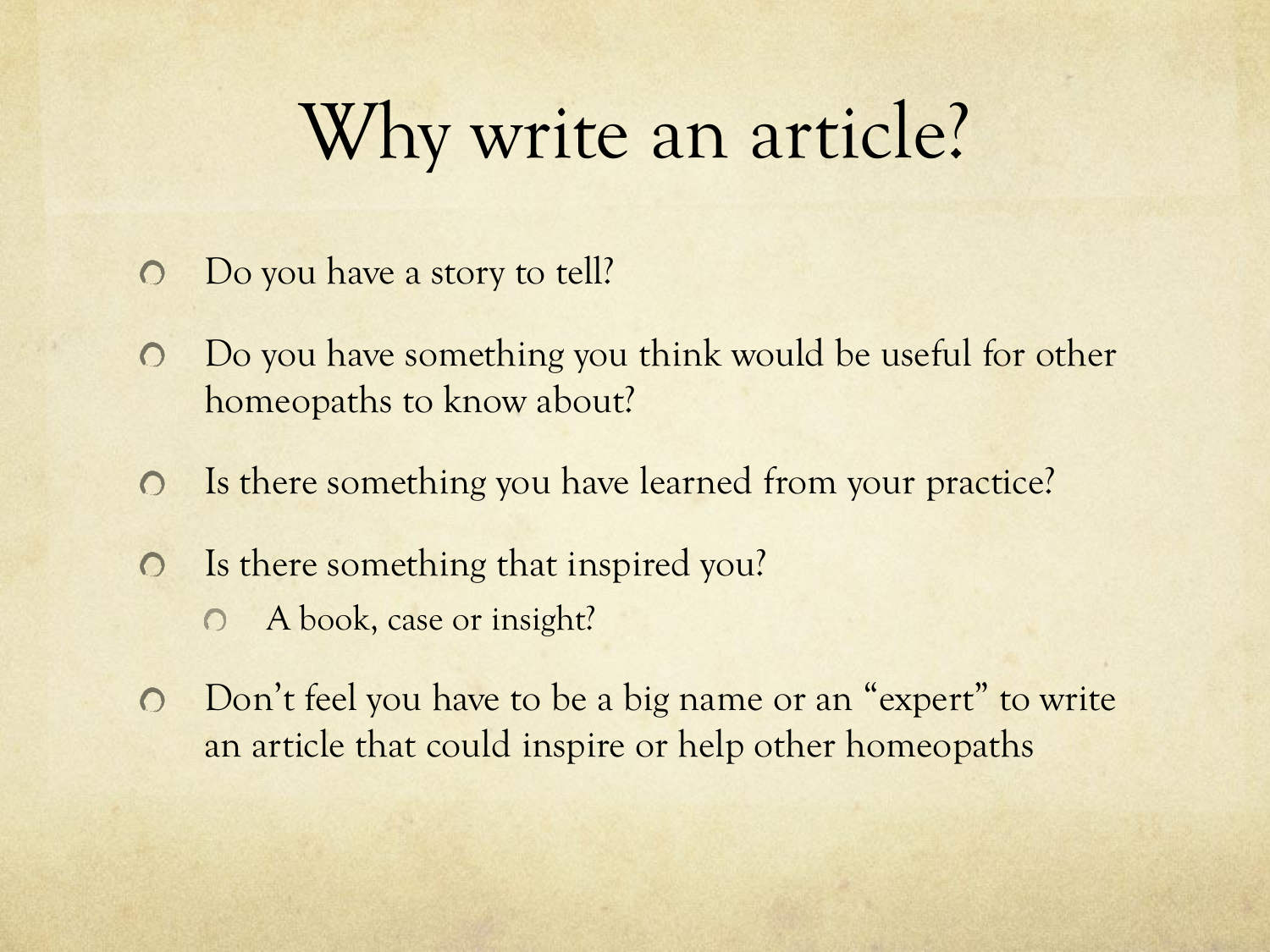## Types of articles

**O** Cases Materia medica **O** Interviews **O** History Philosophy O Provings

O Research

**O** Community events

**O** Book reviews

O Obituaries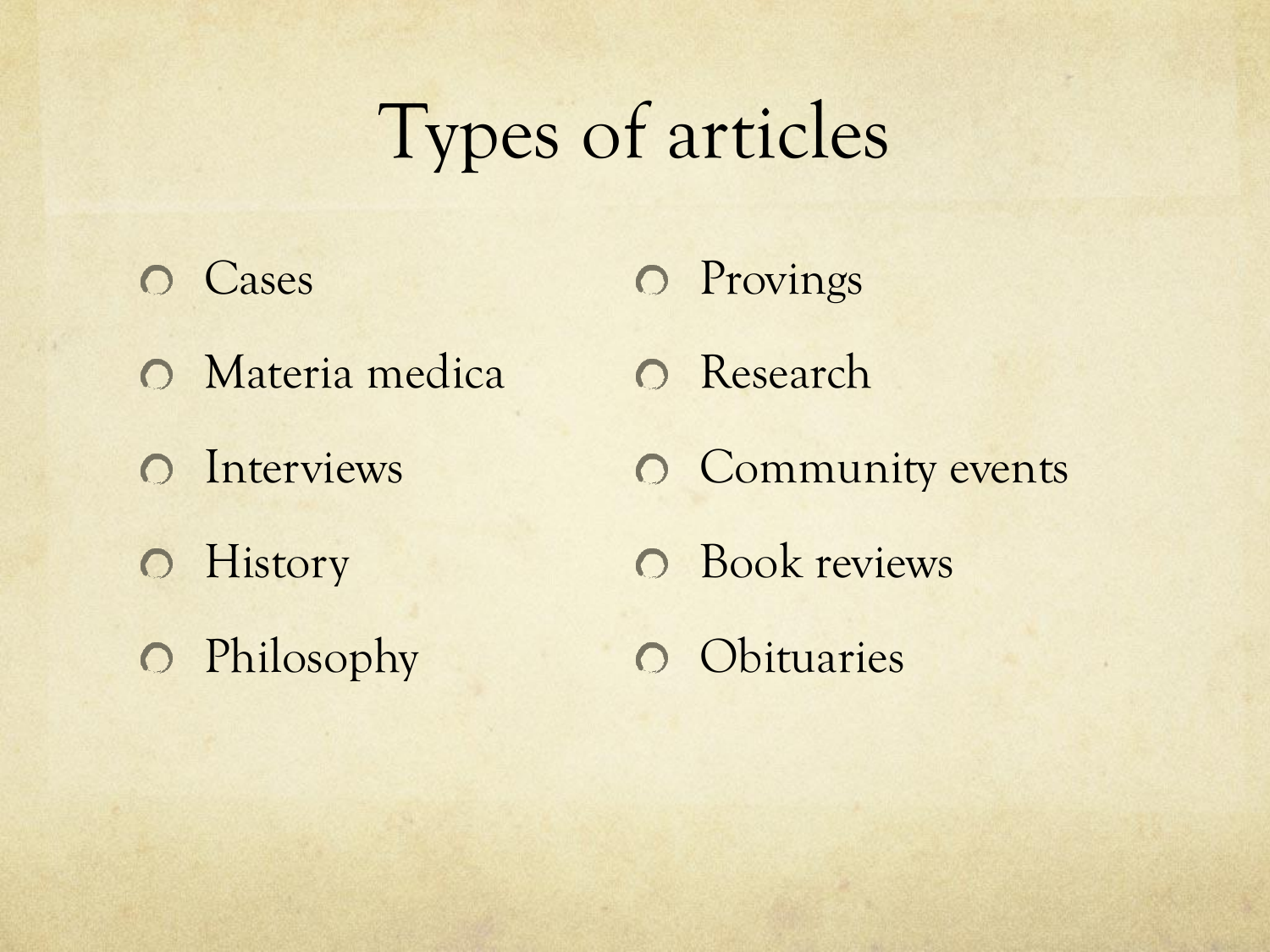# Inspired to write? Great!!

- Ready to start typing? Wonderful!  $\bigcirc$
- But first take some time to organize your thoughts:  $\bigcirc$ 
	- Think about what you want to say  $\bigcap$
	- List your main ideas  $\bigcirc$
	- Put them into a logical order  $\bigcirc$
	- Remember that your reader may not know what you  $\bigcirc$ know – explain your ideas clearly and make sure they can follow your reasoning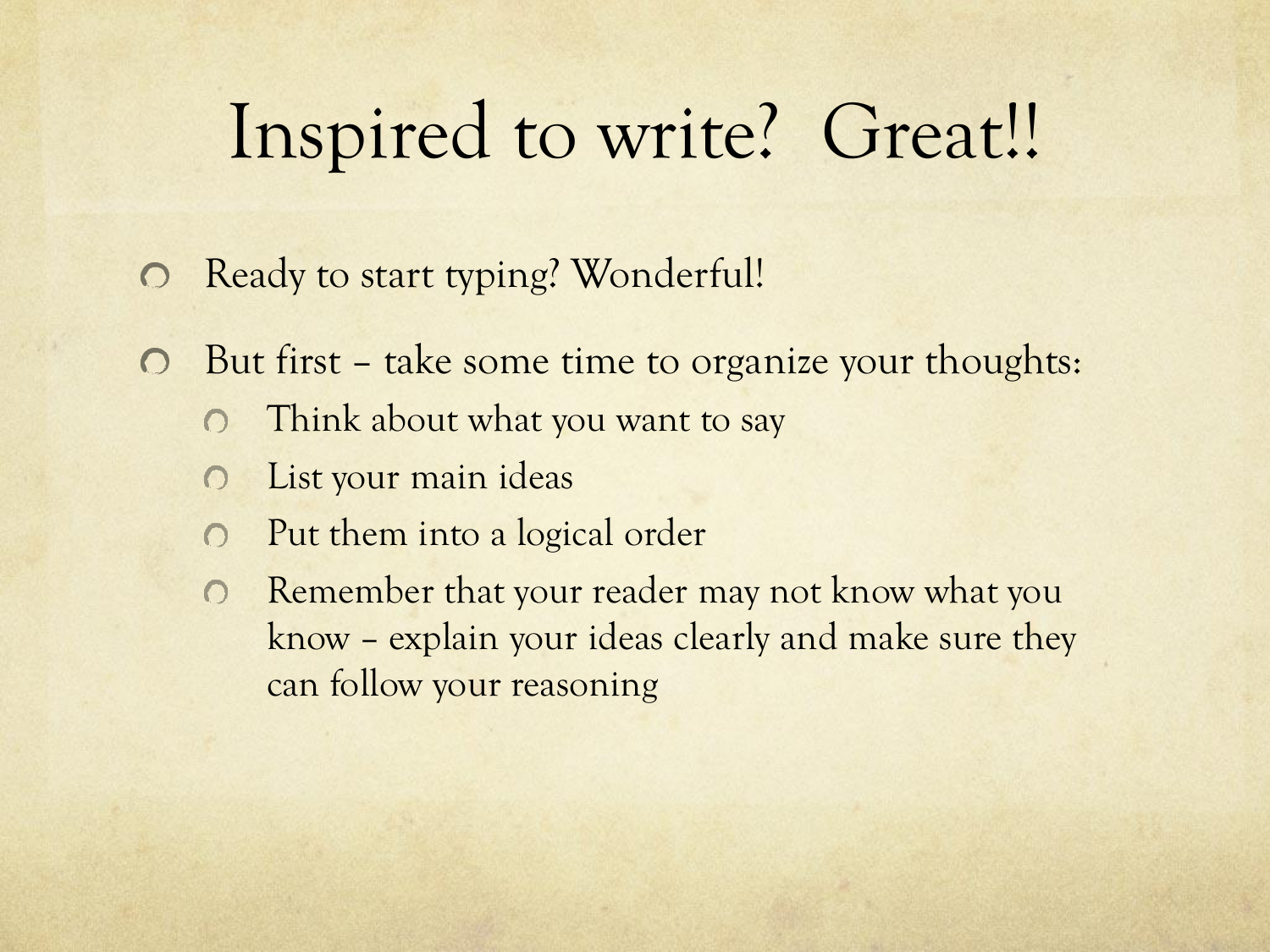## How to structure your article

- The structure of your article is important  $\bigcirc$
- Article structure will vary somewhat with the type of  $\bigcirc$ article you are writing, but broadly speaking it should follow this pattern:
	- Introduction: Give people an outline of what the article  $\bigcirc$ is about. If you have a key idea, state it
	- Main body of article: This should flow with a logical  $\bigcap$ progression of ideas and/or information
	- Conclusion: Summarize the main ideas and your  $\bigcap$ takeaway points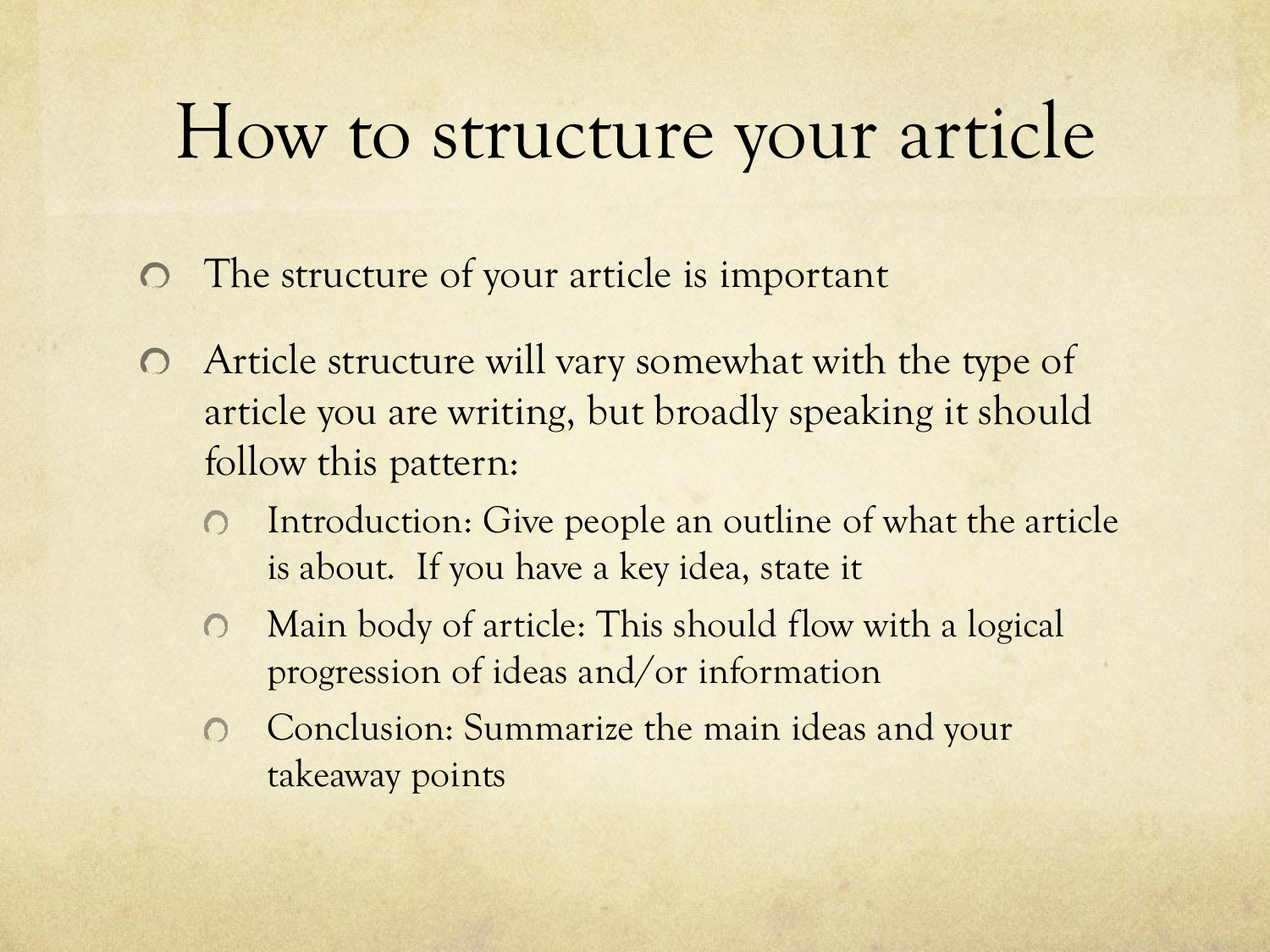## Different kinds of articles…

- … and what we need from you
- The style and content of articles will vary according to  $\bigcirc$ their subject
- For example, a case will need a different approach than an article about philosophy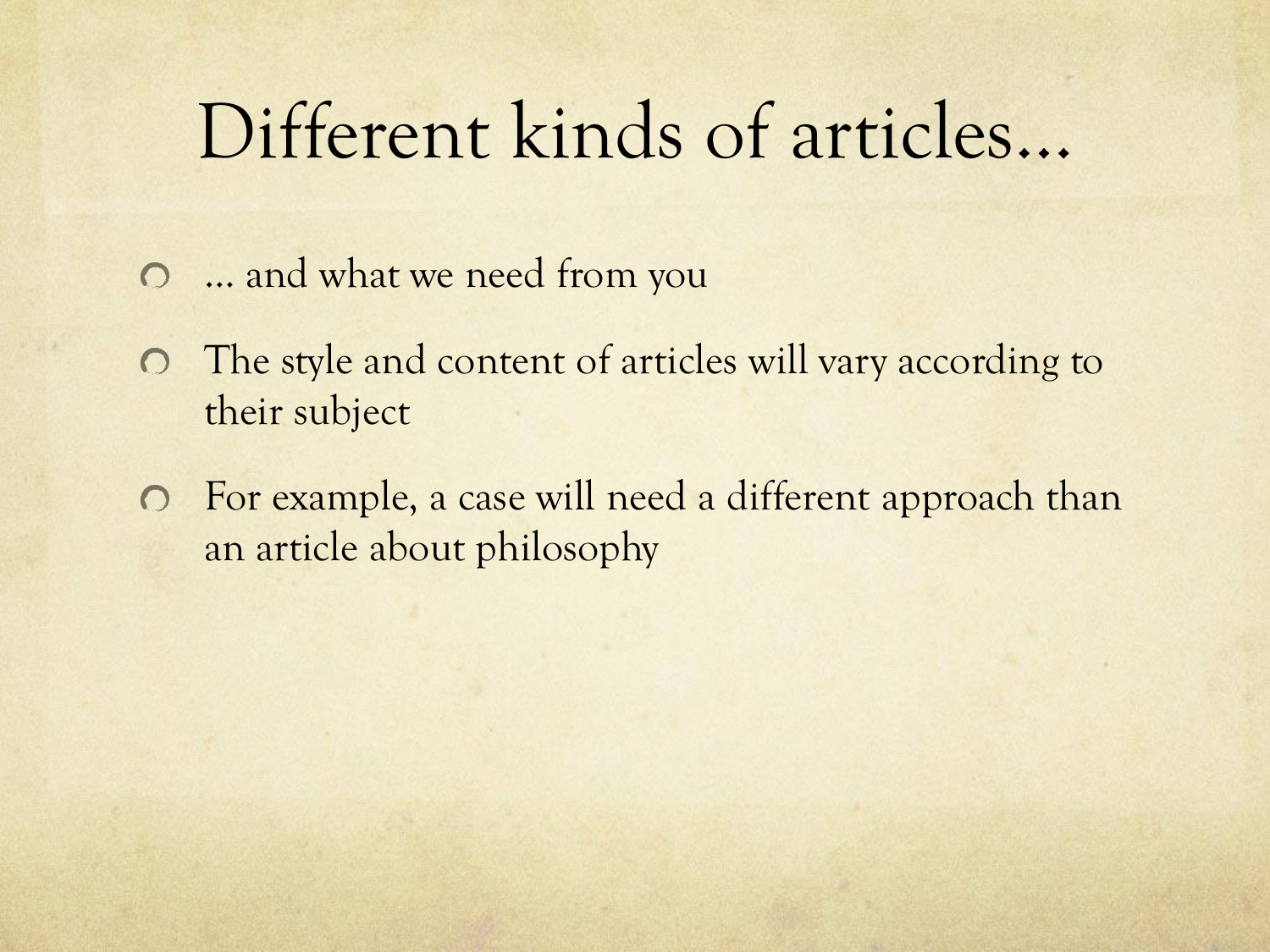## Cases

- First, get written permission from your client  $\bigcap$ 
	- Anonymize names and remove identifying details  $\bigcap$
- What to include:  $\bigcap$ 
	- Summary of client's description of their symptoms  $\bigcap$
	- Your analysis of the symptoms  $\bigcap$
	- Repertorization and/or rubrics chosen  $\bigcap$ 
		- O Can include repertorization chart
	- Remedies considered and why  $\bigcirc$ 
		- Remedy differentiation  $\Omega$
		- Brief materia medica description  $\bigcirc$
	- Remedy given, including potency and repetition  $\Omega$
	- Follow ups for at least one year for chronic cases $\Omega$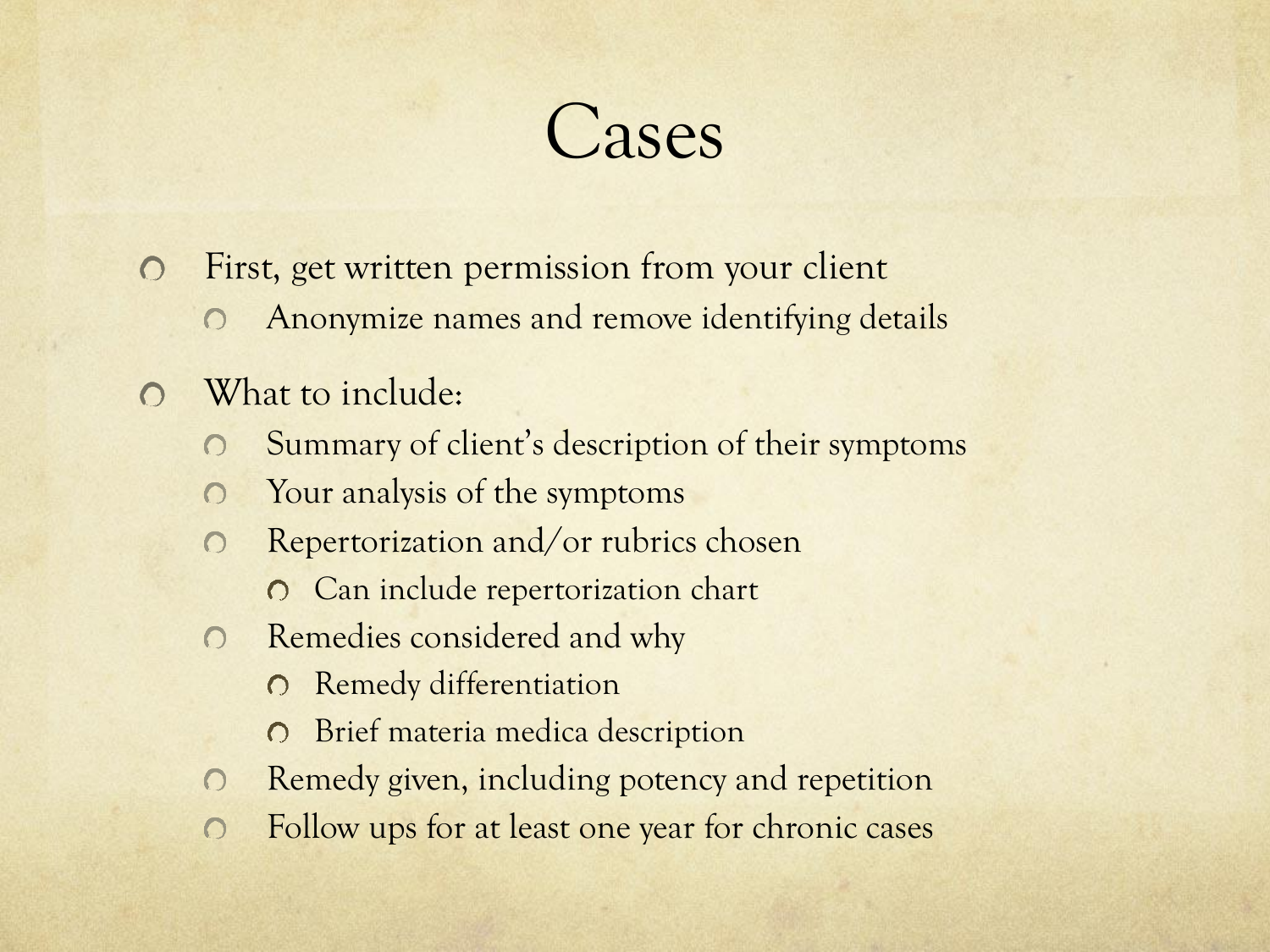## Materia medica

- This could be information about a well-known remedy  $\bigcap$ but perhaps viewed through the lens of your experience
- It could be about a new, small or little-known remedy
- $\Omega$  You could compare two or more similar remedies to aid in differentiation
- It could be about a family of remedies e.g. the Lacs  $\bigcirc$
- Provide clear descriptions, with sources
	- Materia medica books, provings, or your own cases $\bigcirc$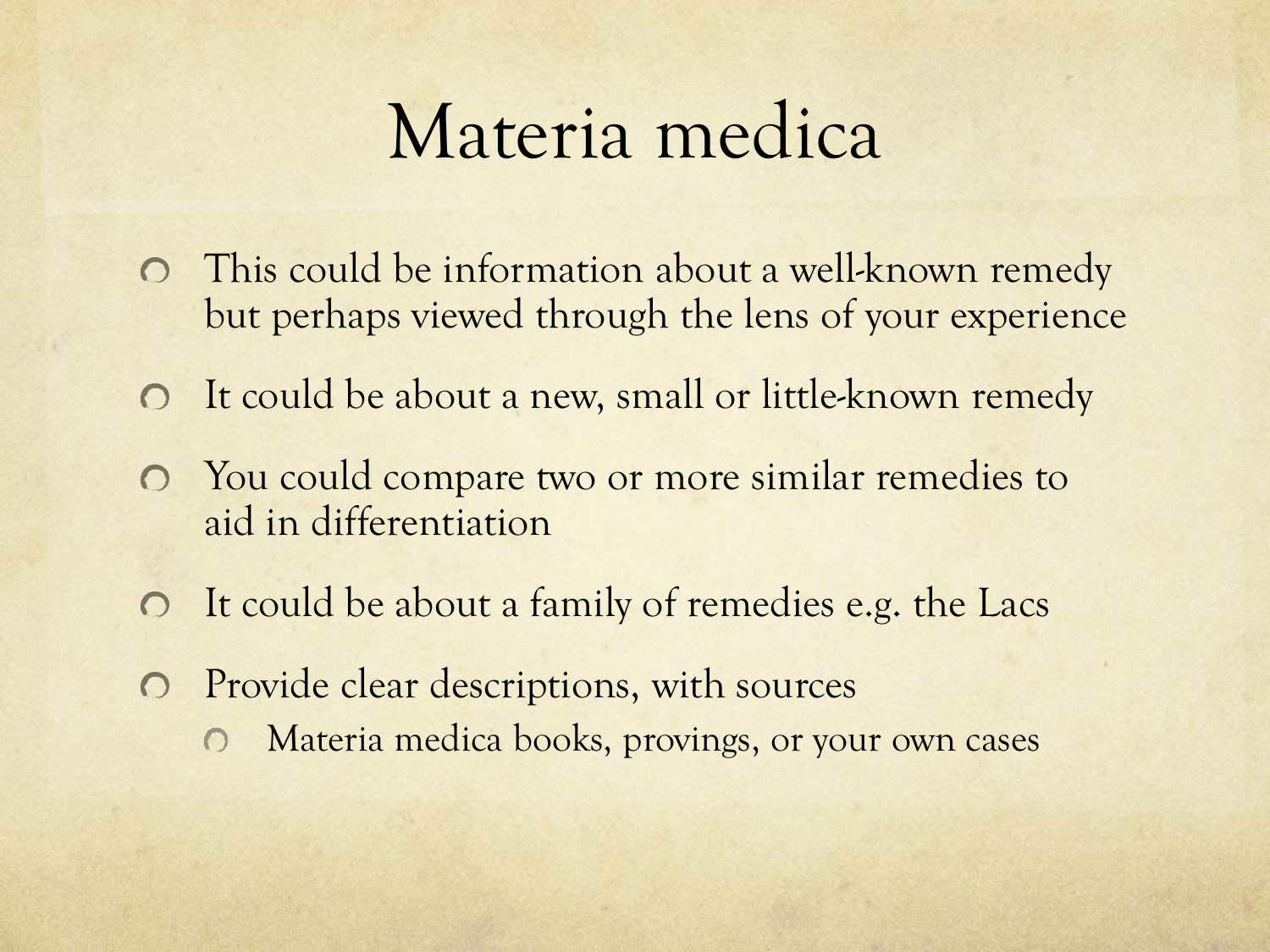## Interviews

- We include at least one interview in each issue
- Please get in touch if you have an idea and the  $\bigcirc$ opportunity to conduct an interview
- Transcribe the interview and then allow your subject to edit it to make sure they are happy with it
- Provide us with contact information for your interviewee, in case we have any questions for them
- Interviewees get a complimentary copy of the journal  $\bigcirc$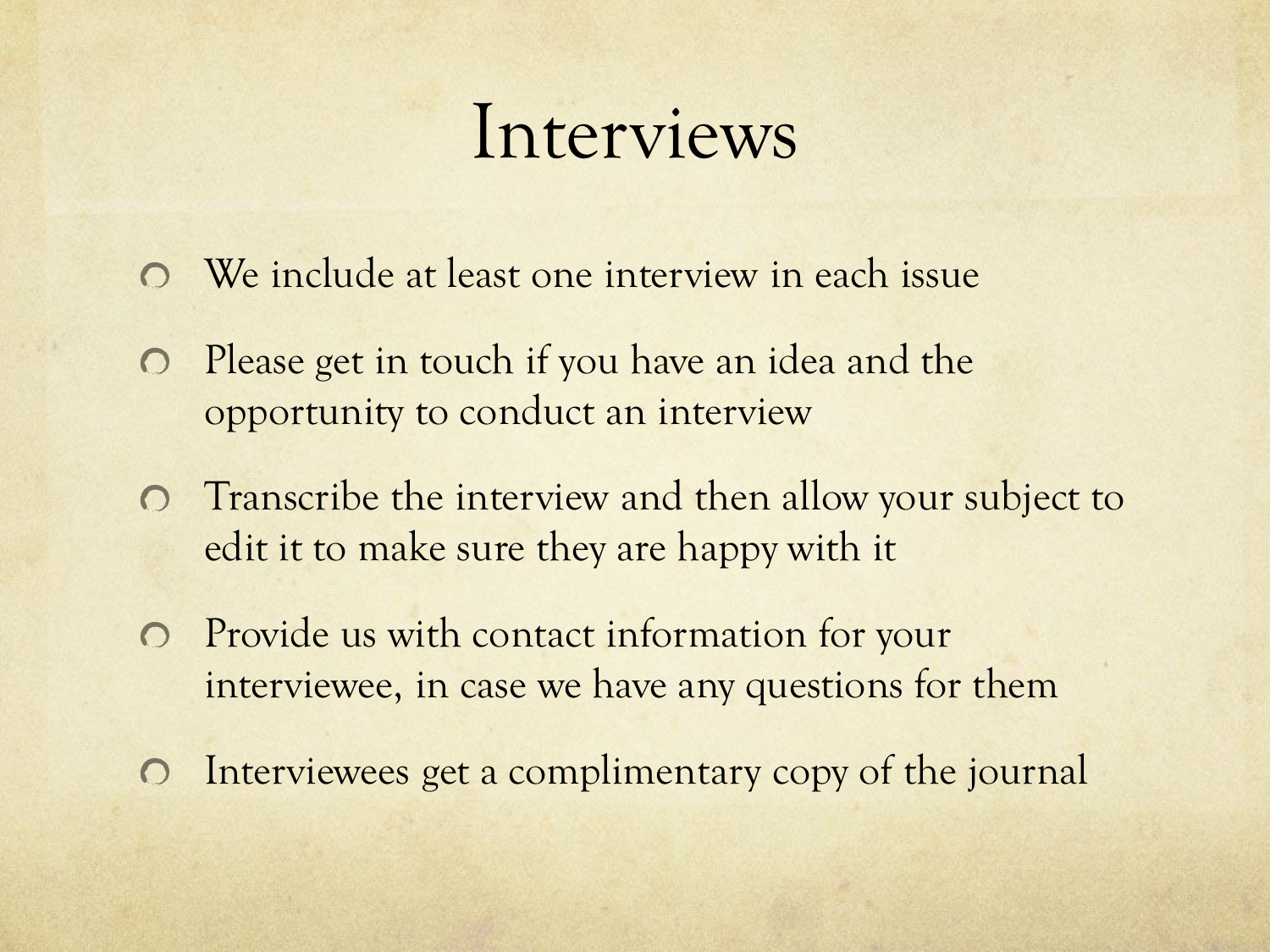# Philosophy and "Reflections"

Articles about the philosophy and underlying principles of homeopathy can offer advice about how to practice. They might cover such things as:

- o Case taking approaches
- o Case analysis methods
- o Potency selection and dosing
- o Case management
- o Miasms
- o Treating particular conditions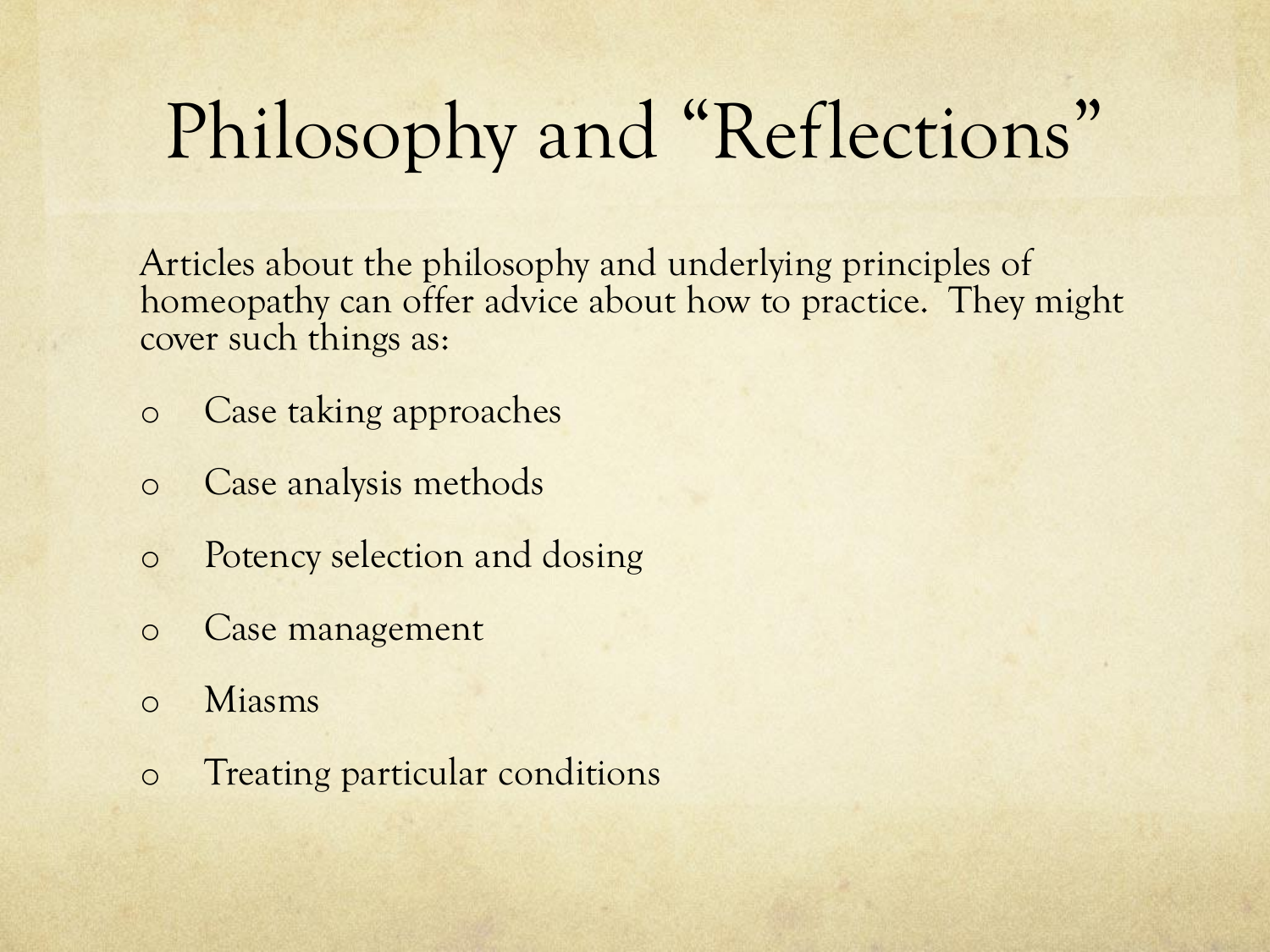# History

- Historical articles can be about a range of topics, for  $\circ$ example:
	- A particular homeopath  $\bigcirc$
	- An approach or idea within homeopathy  $\bigcirc$
	- The spread of homeopathy $\bigcirc$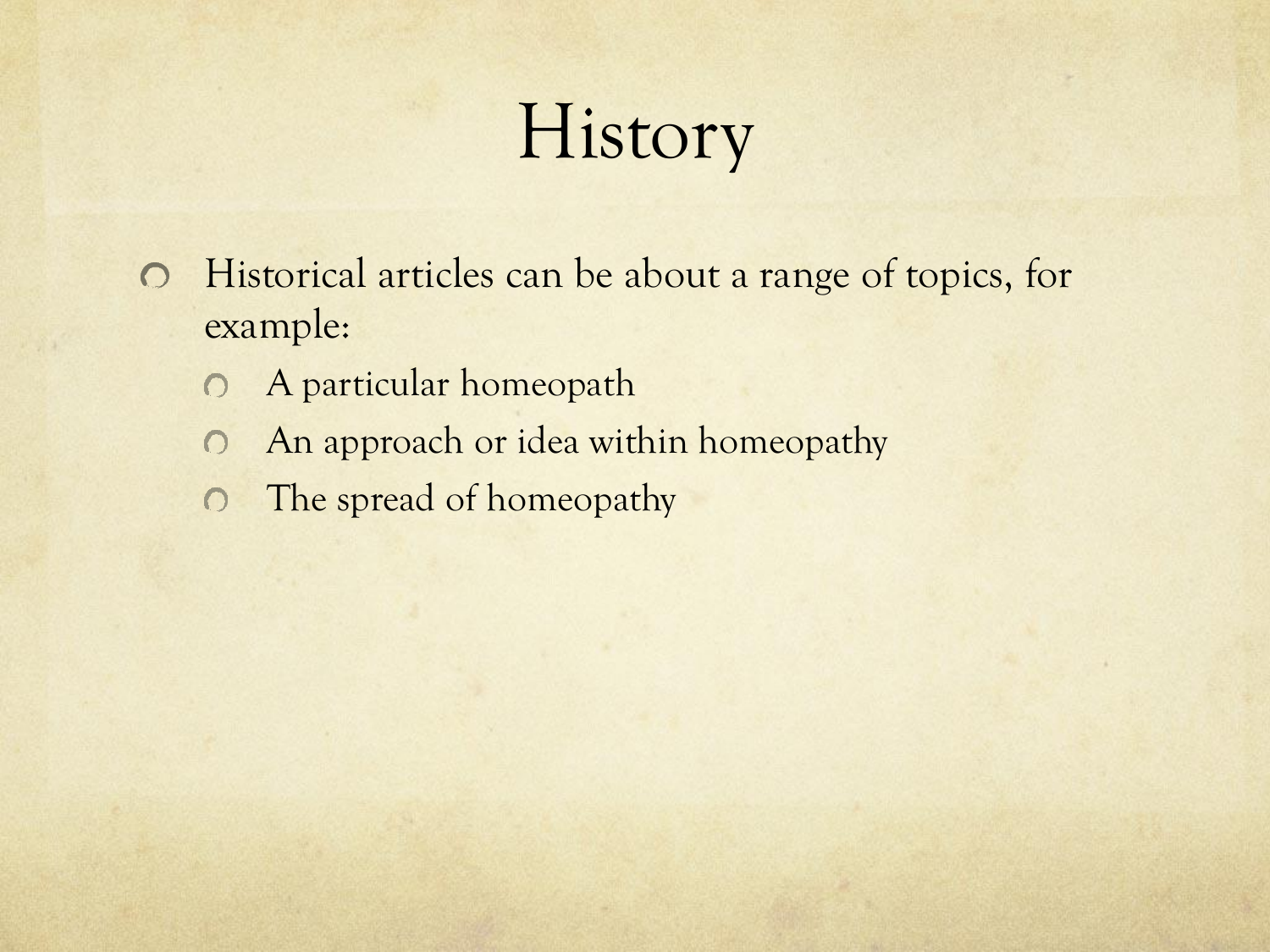# Provings

- There are very detailed guidelines for proving  $\circ$ submissions
- Please contact me if you are thinking of conducting a  $\bigcirc$ proving, or want to submit one
- More details at the NASH website, on the Journal  $\circ$ submissions page: https://homeopathy.org/the[american-homeopath-journal/journal-submissions/](https://homeopathy.org/the-american-homeopath-journal/journal-submissions/)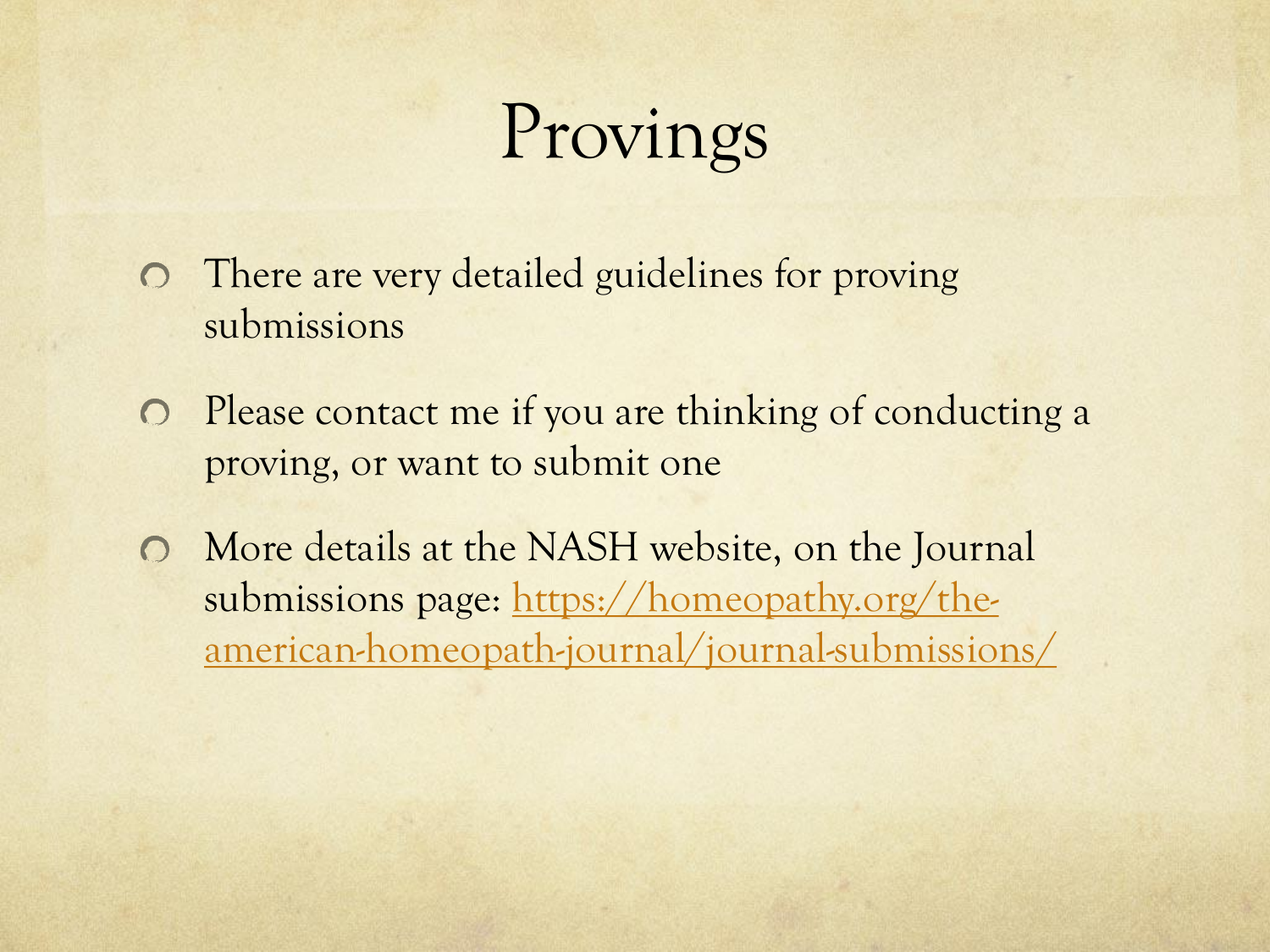Style

- O Keep it simple!
- It's tempting to use long, multi-clause sentences with multiple adjectives, BUT
- Articles are easier to read when they are clear and concise, with short, snappy sentences
- Avoid too much flowery prose and fancy language
- **C** Remember, your aim is to help the reader to understand your ideas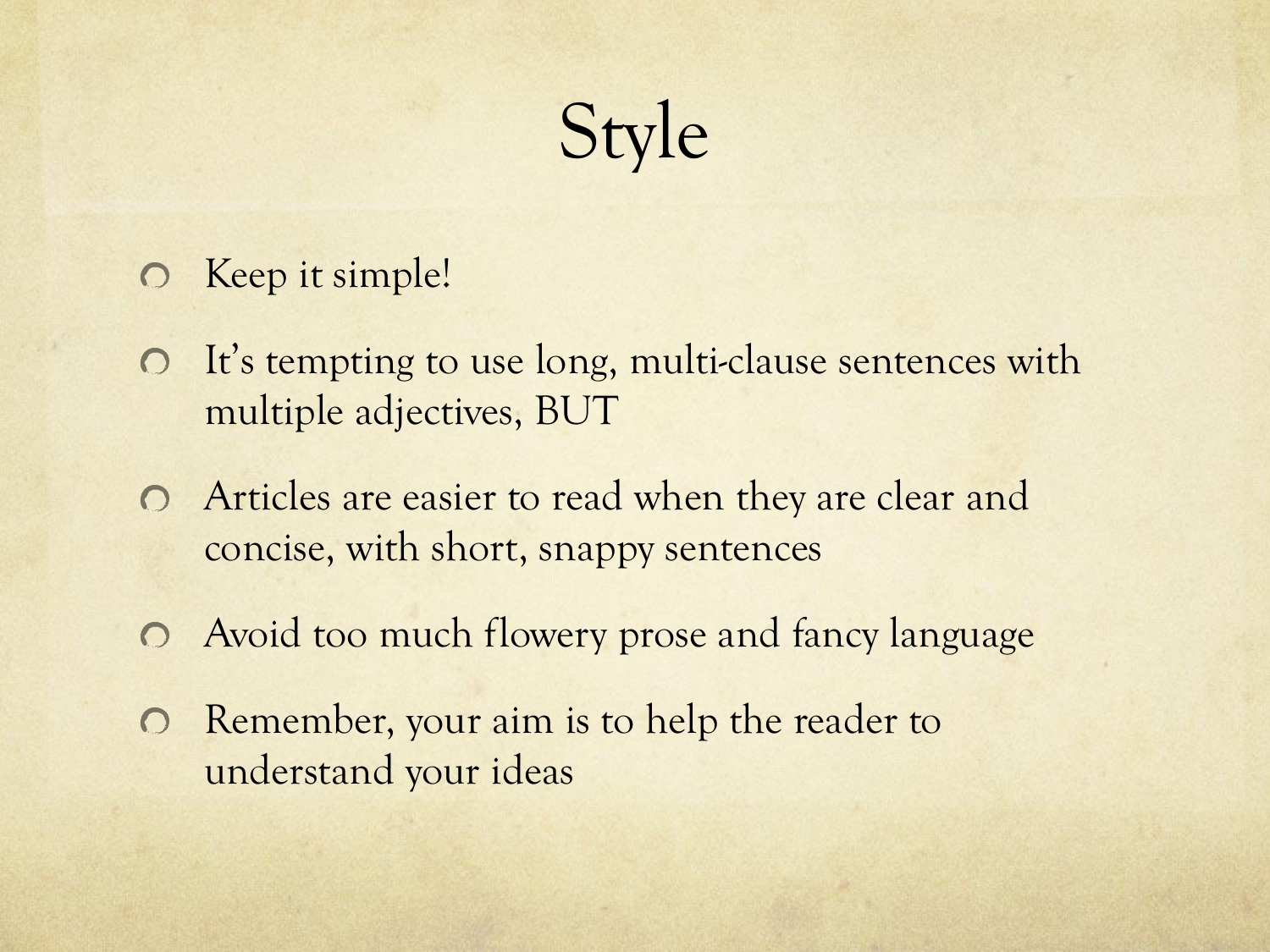## Remedies, sources and citations

- Italicize remedy names (check you spelled them right!)  $\Omega$ 
	- E.g. *Nux-vomica, Natrum-muriaticum*  $\Omega$
- State the repertory you used, whether it is a book or a software  $\bigcirc$ program. This should be italicized too
	- E.g. *MacRepertory, Kent, Synthesis, RadarOpus* etc.  $\bigcap$
- State the materia medica source(s) you used. Also italicized.  $\Omega$ 
	- E.g. *Concordant Reference; Boericke; Boger,* etc.  $\bigcap$
- List your sources. Reference citations should follow MLA format  $\bigcirc$ 
	- See<http://www.easybib.com/guides/citation-guides/mla-format/> for  $\bigcap$ more information
	- Microsoft Word can put works cited into MLA format automatically $\bigcirc$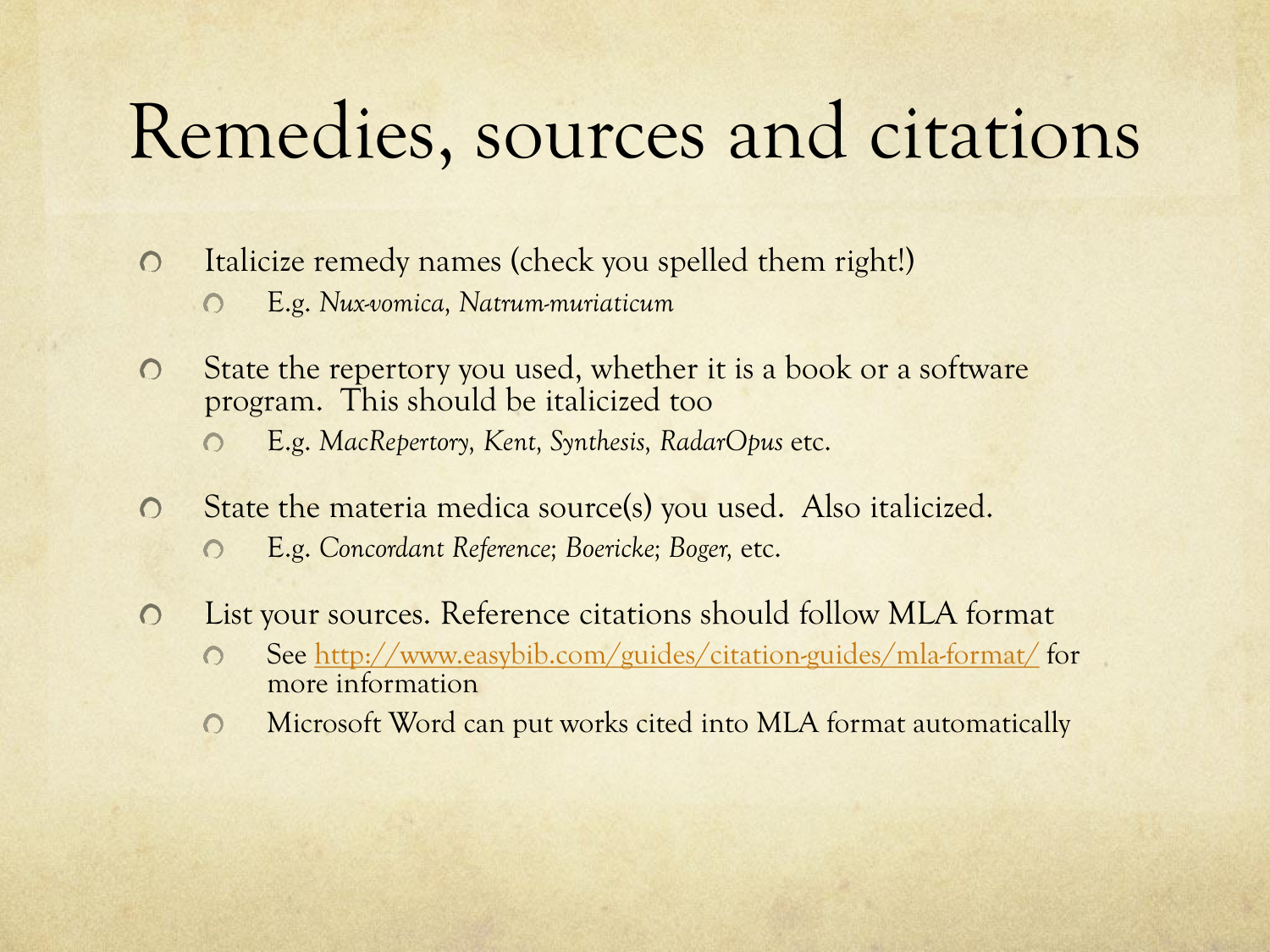## Bios

- Your article should end with a brief bio
- Summarize your background, training and/or  $\circ$ experience
- List other publications, if any
- Provide a contact email and/or web site address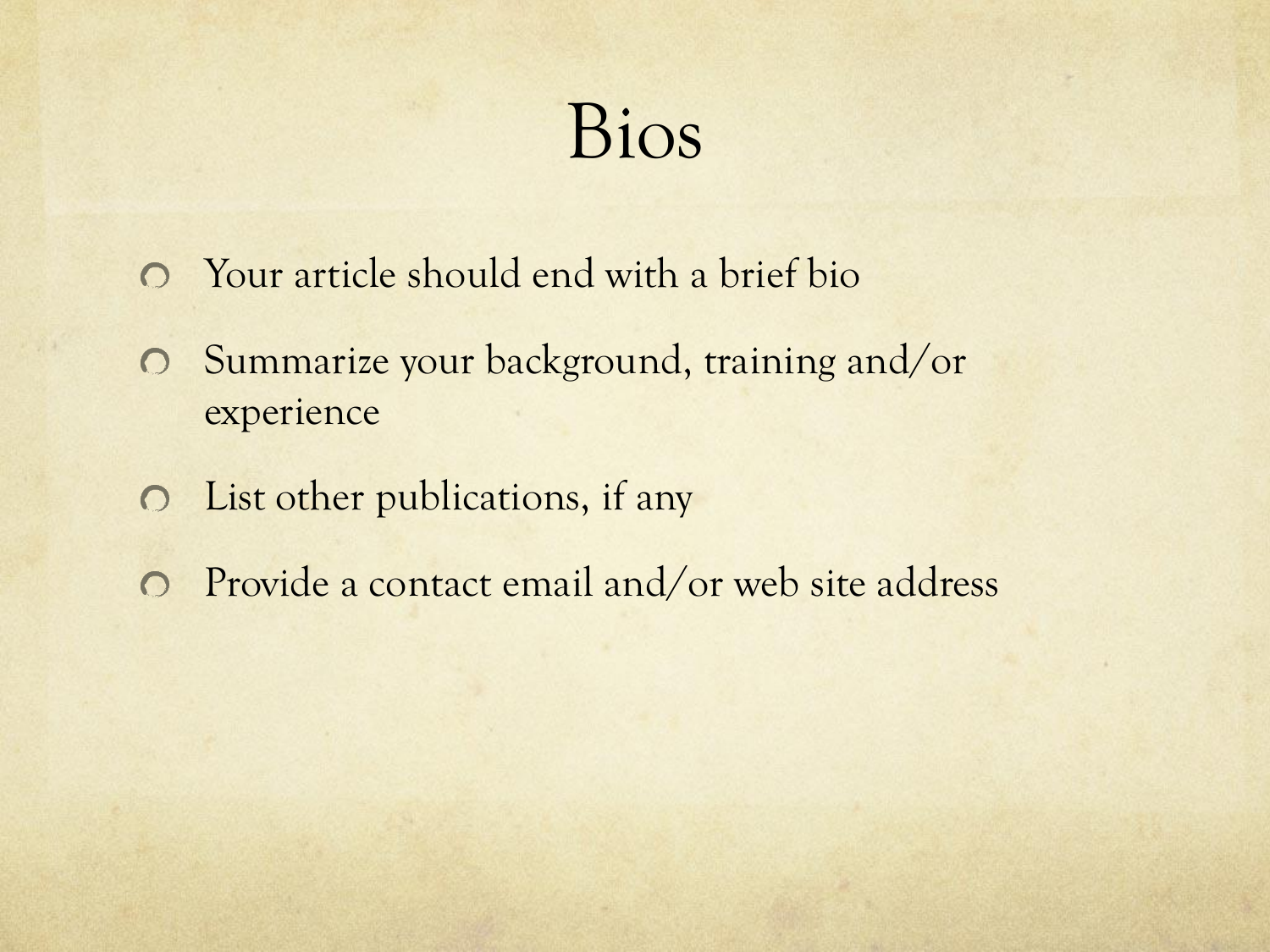## Journal production process

- All articles received are reviewed by the editing team. This process considers:
	- Relevance to the theme
	- Value to the homeopathic community
	- Adherence to classical homeopathy, OR  $\bigcap$
	- Well-reasoned arguments for new approaches  $\bigcap$
- After being accepted, articles are copy edited by a small  $\circ$ team of wonderful volunteers (all homeopaths)
- The cover is selected by a small panel of volunteers  $\bigcirc$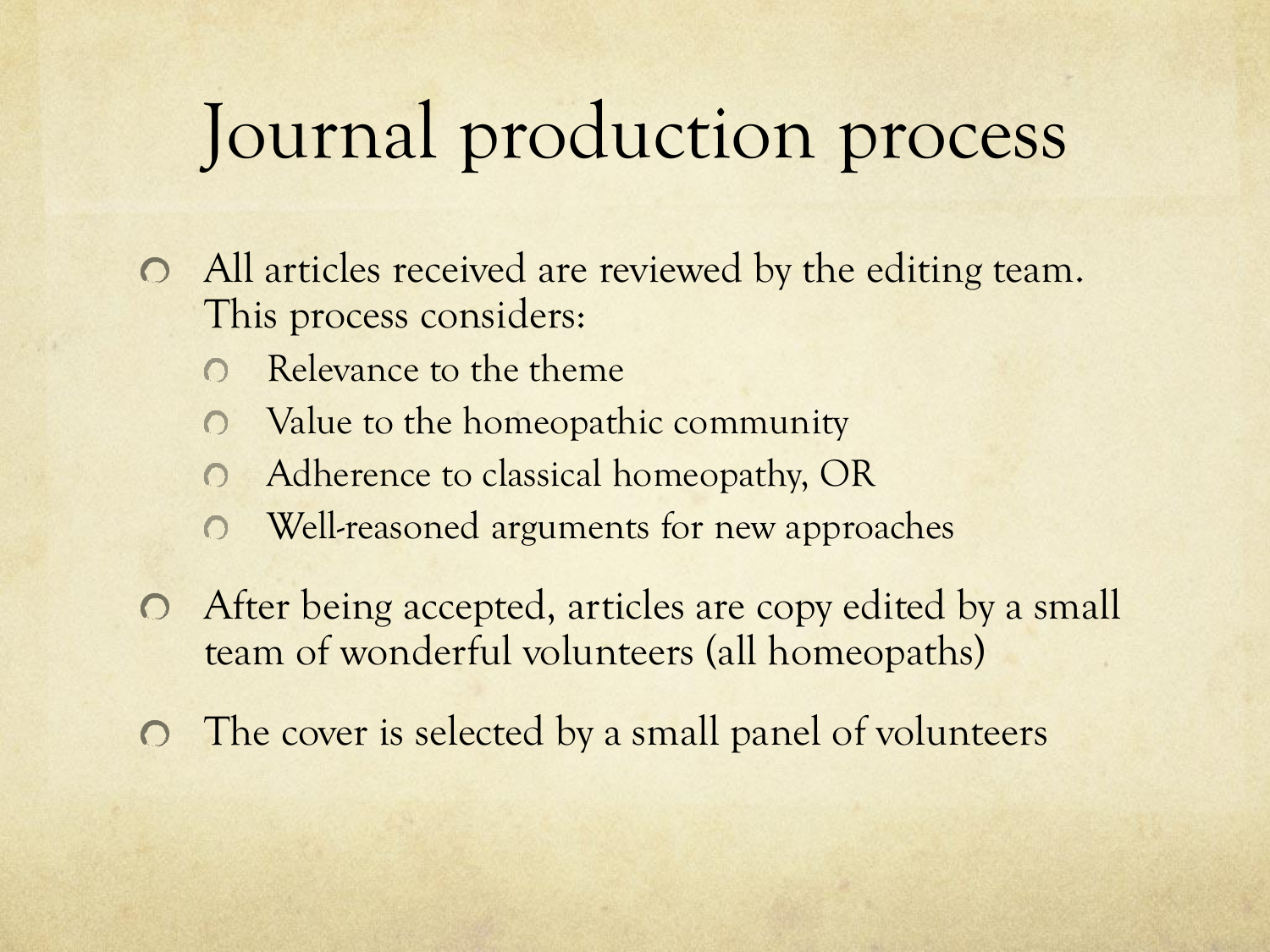## Journal production process

- After copy editing, articles are digitally typeset  $\circ$
- The layout is finalized, including ad placement and  $\bigcirc$ cover text
- There are numerous rounds of proofreading  $\bigcirc$
- The final proof is sent for printing and distribution  $\bigcirc$
- Journal is distributed and the online version appears  $\bigcirc$ on the NASH website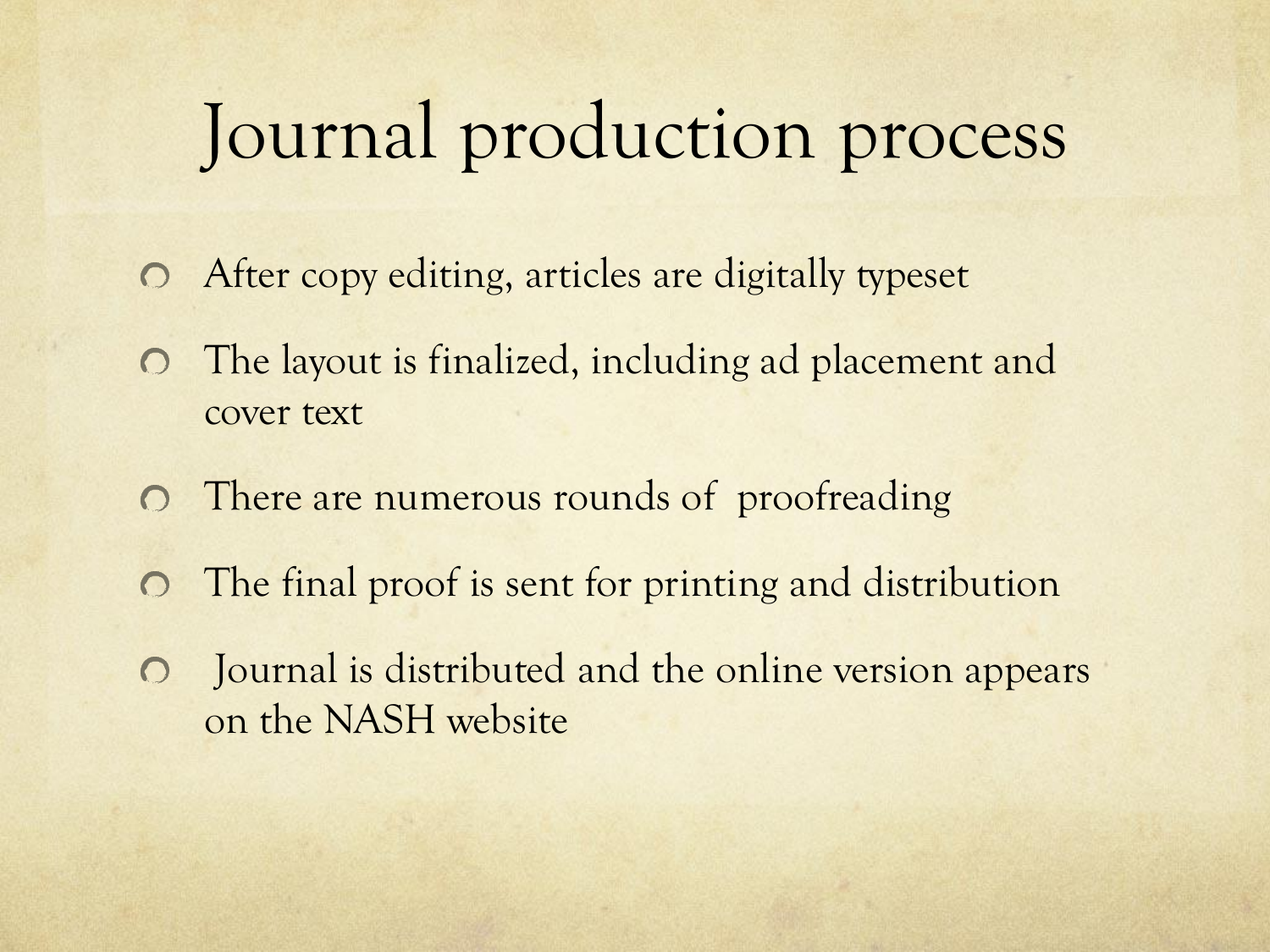## This year's theme

"What is Healing?"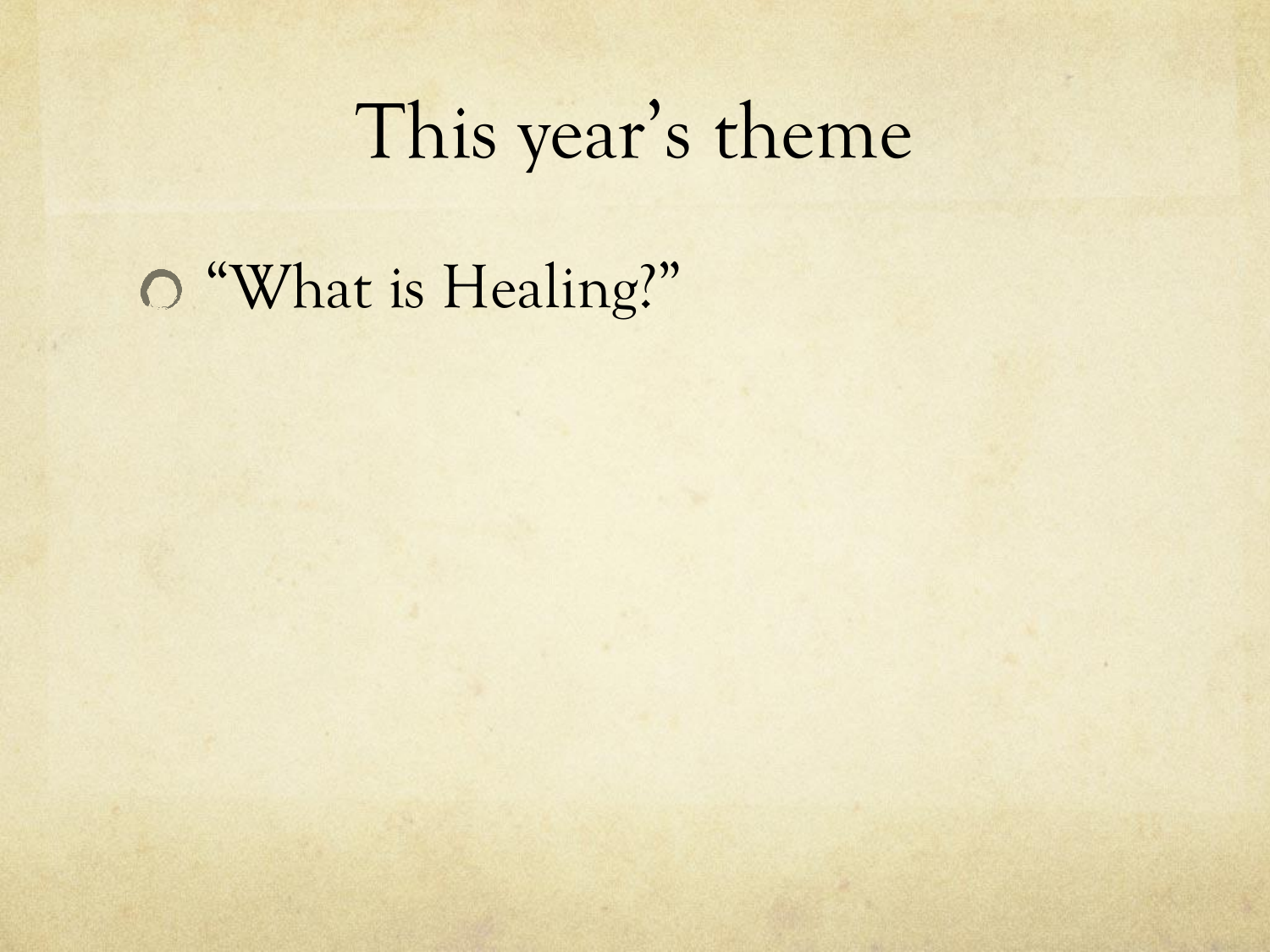## The details…

- Deadline is April 15<sup>th</sup> 2018  $\Omega$ 
	- Submit earlier if you can  $\Omega$
- Articles should be in .doc format  $\bigcap$
- Articles should be original; not previously published elsewhere  $\bigcirc$
- Not all submissions will be accepted but the majority are  $\bigcap$
- Articles may be edited for grammar, spelling and clarity  $\Omega$
- Article length is flexible usually between 1,000 and 10,000 words  $\circ$
- $\bigcap$ All published articles become copyright of NASH
- You may republish as long as you first obtain permission and include  $\bigcirc$ an acknowledgement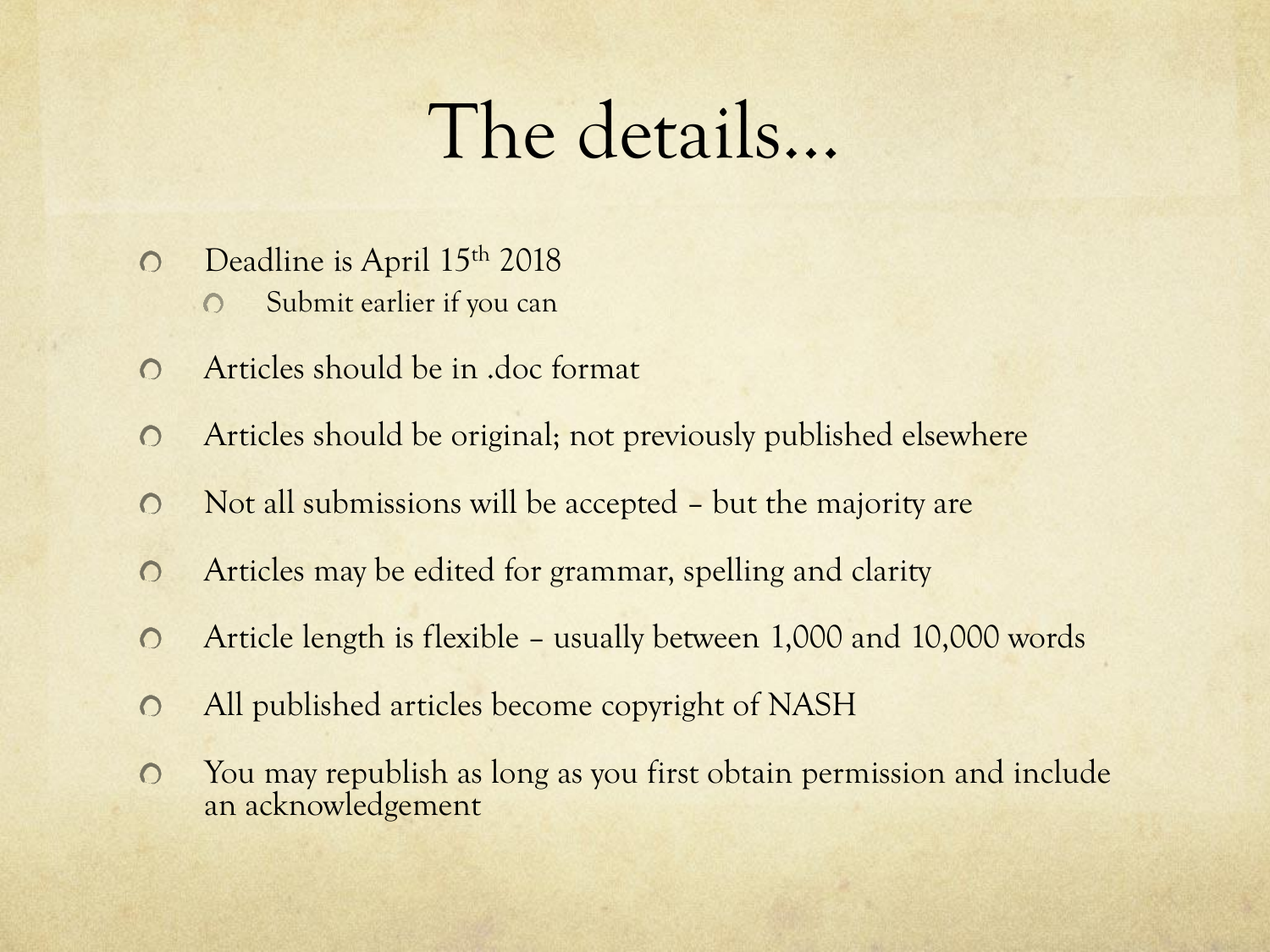## Give it a go!

- It may sound intimidating, but give it a go  $\bigcirc$
- I am happy to offer advice and guidance to first-time  $\bigcirc$ authors – email me with questions at: [editor@americanhomeopath.com](mailto:editor@americanhomeopath.com)
- It's a great feeling to see your work in print
- And don't forget that you get CEUs for having an article published